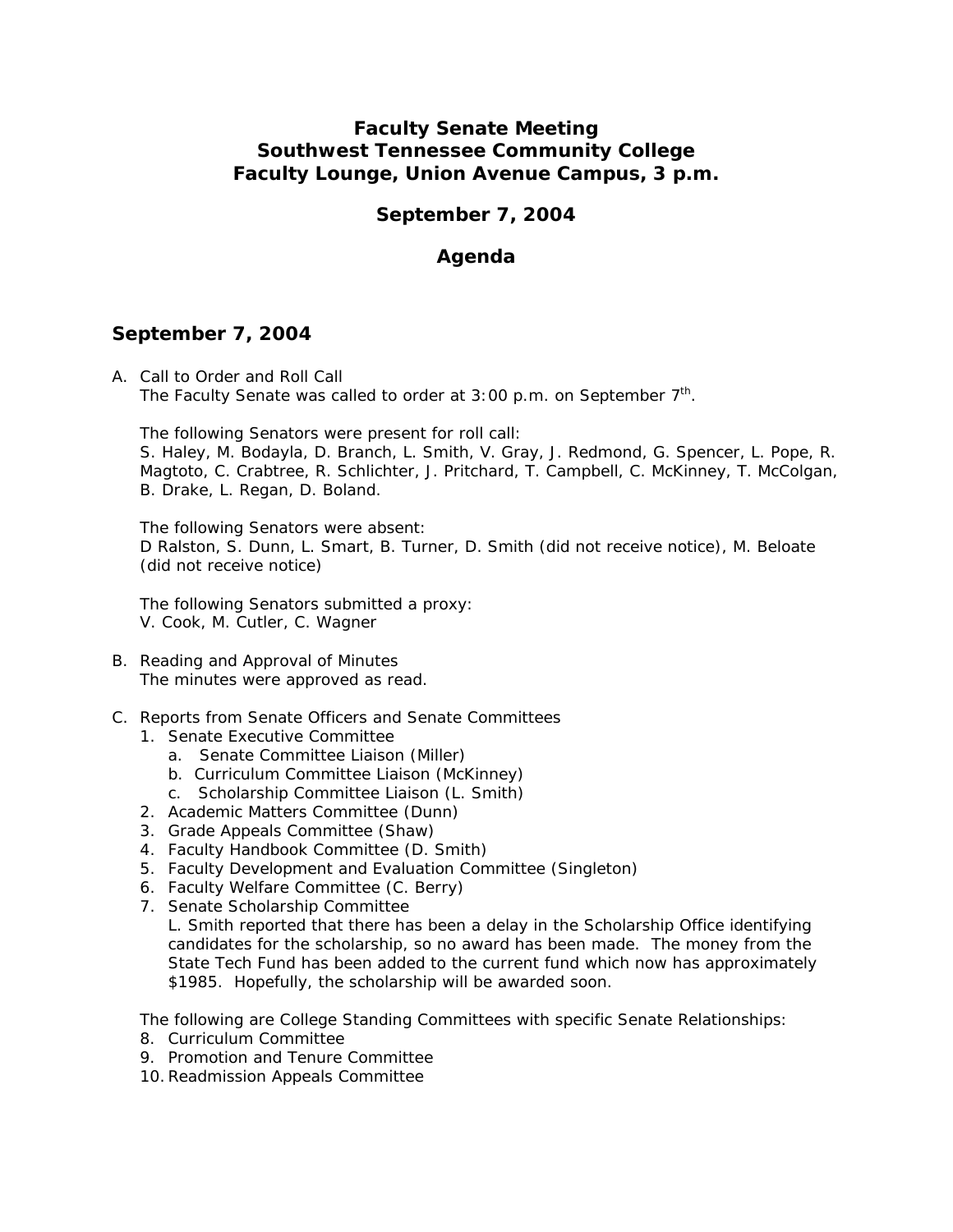- D. Unfinished Business:
	- 1. Compensation Committee Report L. Smith
		- L. Smith reported that we are awaiting TBR's final approval for the compensation plan which should come later this month. Money has been found through reorganization of some administrative divisions. If the plan is approved, it should be reflected in the October checks.

A peer group more similar to our institutional demographics has been located to use as a comparison for the plan. There is a possibility once the compensation plan is in effect, merit pay will be the only means of getting increases. The evaluation instrument for merit play has not been decided. S. Haley will invite Dr. Dhingra to address the Faculty Senate.

- E. New Business:
	- 1. Update from Senate President S. Haley

S. Haley reported that Dr. Dhingra has been working diligently to get the Salary Equity Plan approved. A selling point for equity pay was that future raises should be tied to merit pay. We don't have an instrument in place yet for merit pay, but the IDEA instrument might be used.

M. Bodayla indicated that the IDEA system was never designed to be tied to merit pay.

2. Charges for Faculty Welfare and Academic Matters Committee – S. Haley The Faculty Welfare Committee chaired by Clair Berry will be charged with developing an Evaluation System for Administrators.

S. Haley asked the Senate to consider a charge for the Academic Matters Committee for this coming year.

3. Math Issues – John Kendall

T. McColgan updated the Senate on an issue being faced by the Developmental Math department. They have been told to pilot an "I Can Learn" self paced math program in the spring. The President has hired an individual to pilot the program in 1 classroom and 15 sections next spring. The Developmental Math Faculty do not feel the software is appropriate. S. Haley will obtain more information regarding this issue and discuss the matter with Dr. Miller.

- 4. Fayette Campus Betty Rosenblatt Will attend the meeting next month.
- 5. Office Hours S. Haley

 Several issues were raised regarding office hours for faculty across the campus. C. McKinney stated he served on a committee last year for the Liberal Studies and Education Division to address office hours in that division. There seems to be differences between all divisions. After much discussion, it was felt that each department and division should handle their own issues and the Senate will not take this forward at this time.

6. Bookstore

There were some concerns with books this semester. S. Haley will invite Larry Burton to come and address issues at the next senate meeting.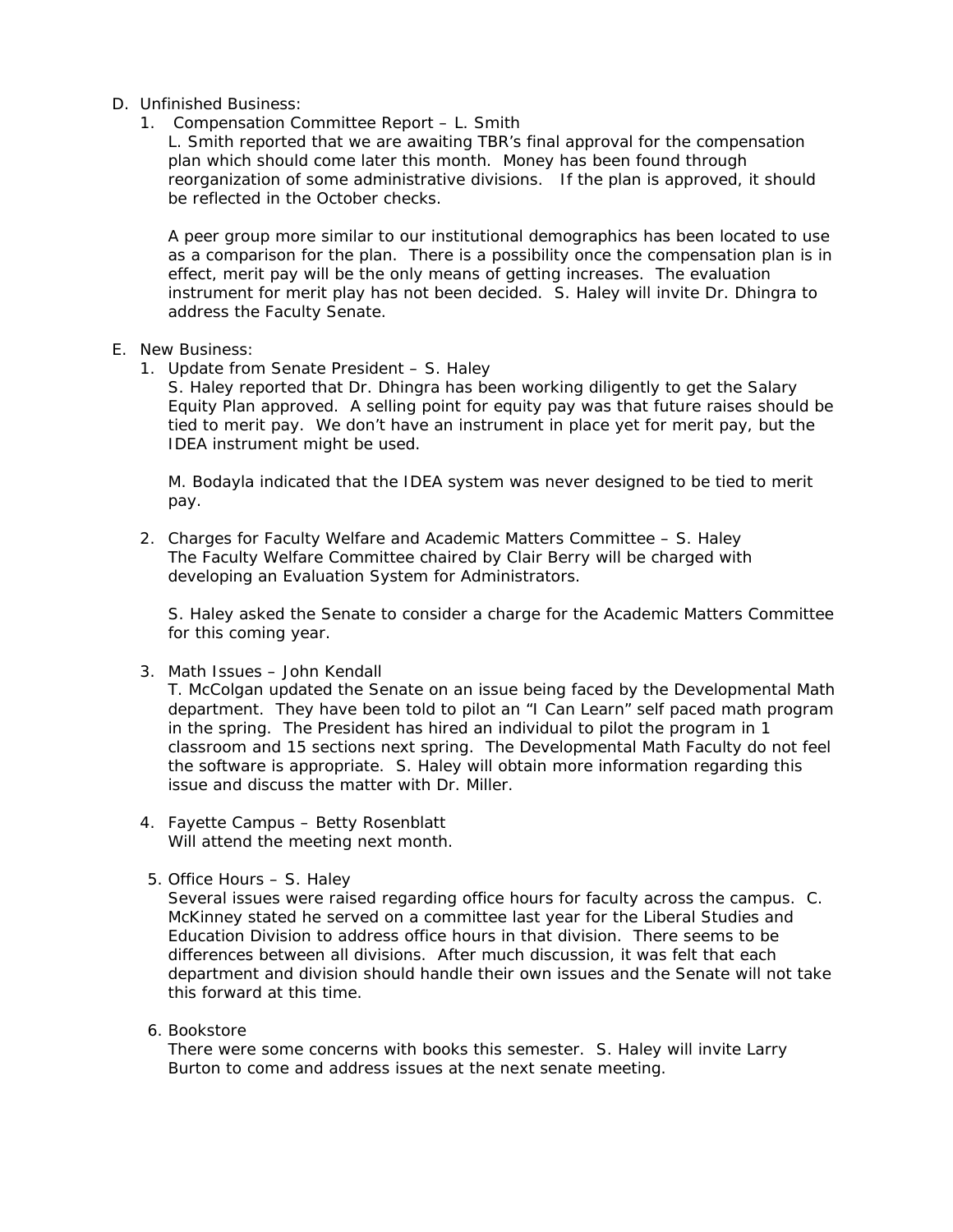7. Nursing Security

L. Regan updated the Senate on security issues in the Nursing Building. Cameras have been installed, the doors are locked and you must be buzzed into the building. It's more secure than last year. S. Haley will check to see when the pilot program using card access will begin.

8. Financial Aid

Many students were purged from classes because of financial aid issues. C. McKinney reported that at the post registration meeting, Dr. Miller addressed this issue and will have additional financial representatives at Macon. Hopefully this will be better next semester.

9. Web For Faculty

J. Redmond discussed plans to restructure the Scoop to provide a faculty link. Senators were asked to submit information from their Departments about faculty members and their accomplishments to J. Redmond for this site.

F. Adjournment

The Senate was adjourned at 4:00 p.m. \*Senate Sharepoint Web Site: http://internal.southwest.tn.edu/fac-senate/

Southwest Senators and Senate Committees September Roll Sheet

## **2004-2005 Senate**

President: Steve Haley shaley 5635\_\_\_\_\_\_\_

#### **Division Senators:**

**Division Senators of Liberal Studies and Education - Five Seats.** Roll (Developmental Studies, Education, Fine Arts/Language and Literature, Social and Behavioral

Science/Criminal Justice)

| Mary Ann Bodayla (1yr) | mbodayla | Social Behav. Sci./Crim. Jus 5197 |      |
|------------------------|----------|-----------------------------------|------|
| Doug Branch (1yr)      | dbranch  | Fine Arts/Lang. and Lit.          | 4483 |
| Lilliette Smith (1yr)  | ljsmith  | Social Behav. Sci./Crim. Jus 4125 |      |
| Vava Cook (2yrs)       | vcook    | Education                         | 4347 |
| Victoria Gray (2yrs)   | vgray    | Social Behav. Sci./Crim. Jus 4678 |      |

**Division Senators of Business, Career Studies and Technology - Five Seats.**  (Accountacy/Office Adm./Career Studies, Business Adm. and Paralegal Studies, Information Tech/Graphic Arts, Engineering Tech., Industrial and Environ. Tech.)

| Jerry Redmond (1yr) | jredmond      | Inform. Tech., Graph. Arts 4410 |      |
|---------------------|---------------|---------------------------------|------|
| Gary Spencer (1yr)  | gspencer      | Engineering Tech.               | 4404 |
| Dale Railston (1yr) | drailston     | Indus & Environ Techn.          | 4152 |
| Sarah Dunn (2yrs)   | sdunn         | Inform. Tech., Programming 4152 |      |
| Lee Smart (2yrs)    | <b>Ismart</b> | Accountancy/ Office Adm. 4677   |      |

#### **Division Senators of Math, Natural Sciences, & Health Sciences - Four Seats.**  (Nursing, Mathematics, Natural Sciences, Allied Health)

| Bill Turner (1yr) | wturner | <b>Mathematics</b>      | 6023 |
|-------------------|---------|-------------------------|------|
| Doug Smith (2yrs) | dsmith  | <b>Natural Sciences</b> | 5128 |
| Linda Pope (2yrs) | Ipope   | Allied Health           | 5056 |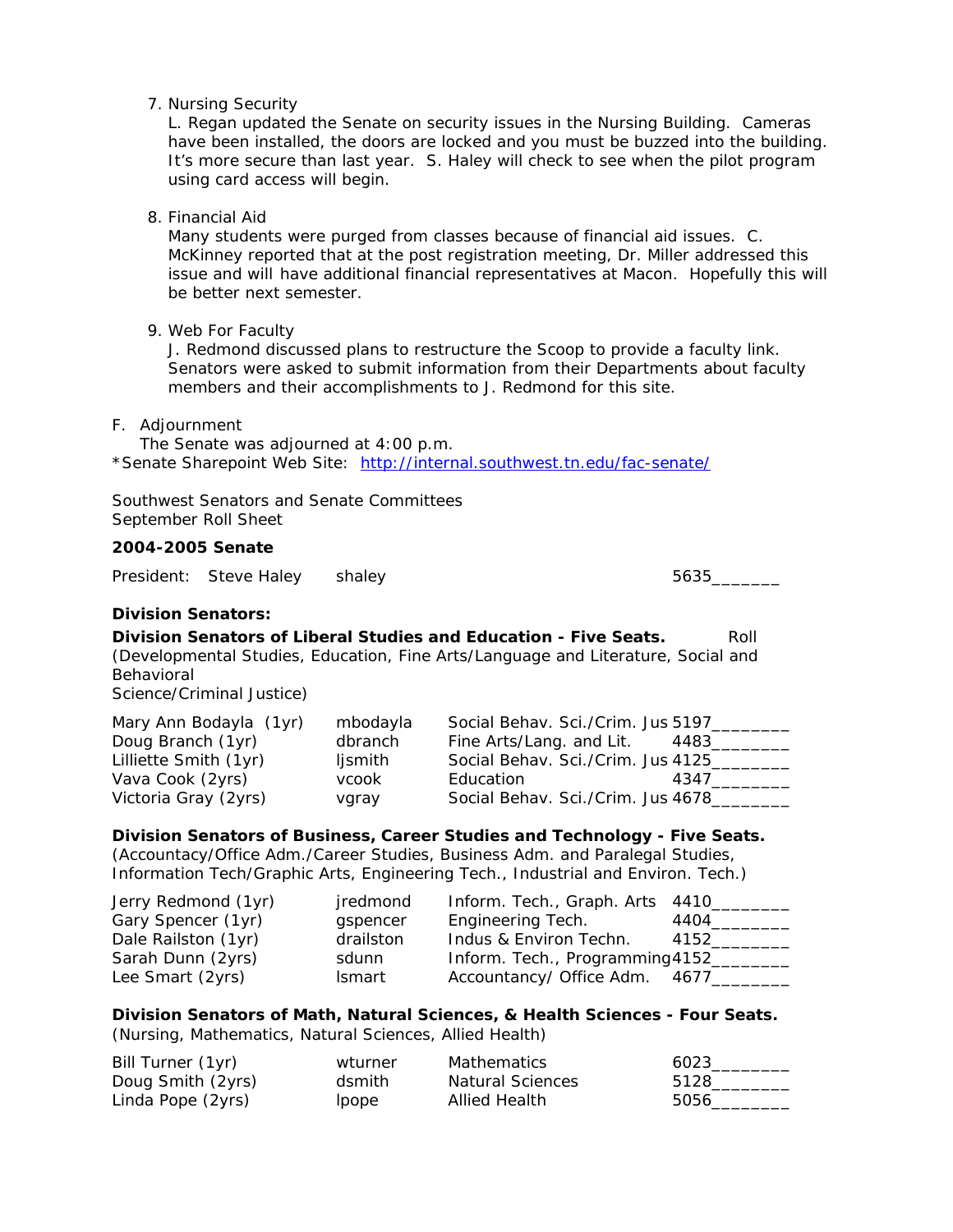#### **Department Senators:**

**Division: Business, Career Studies & Tech.** 

**Departments:** 

- **a. Accountancy, Office Admin. & Career Studies**
- **b. Administration & Paralegal Studies**
- **c. Info. Tech. & Graphic Arts Tech.**
- **d. Engineering Technologies**
- **e. Indus & Environ Technologies**

| (1vr)<br>the control of the control of the control of the control of the control of |             | Accountancy/ Office Adm.         |      |
|-------------------------------------------------------------------------------------|-------------|----------------------------------|------|
| Christy Crabtree (1yr)                                                              | ccrabtree   | Bus. Adm. and Paralegal St. 4668 |      |
| Roger Schlichter (2yrs)                                                             | rschlichter | Inform. Tech./Graphic Arts 4144  |      |
| Max Cutler (1yr)                                                                    | mcutler     | Engineering Tech.                | 4166 |
| Carl Wagner (1yr)                                                                   | cwagner     | Indust. and Environ. Tech. 4160  |      |

#### **Division: Liberal Studies & Education**

#### **Departments:**

- **a. Developmental Studies**
- **b. Fine Arts, Languages, and Literature**
- **c. Education**

## **d. Social & Behavioral Science/ Criminal Justice**

| Mickey Beloate (2yrs) | mbeloate   | Developmental Studies             | 6015 |
|-----------------------|------------|-----------------------------------|------|
| John Pritchard (2yrs) | jpritchard | Fine Arts/Lang and Lit.           | 5645 |
| Toni Campbell (2yrs)  | tcampbell  | Education.                        | 5353 |
| Clark McKinney (2yrs) | cmckinney  | Social Behav. Sci./Crim. Jus 4574 |      |

## **Division: Math, Natural Sciences & Health Sciences Departments:**

- **a. Mathematics**
- **b. Natural Sciences**
- **c. Nursing**

## **d. Allied Health**

| Tamara McColgan (1yr) | tmccolgan | Mathematics             | 5530 |
|-----------------------|-----------|-------------------------|------|
| Bob Drake (1yr)       | bdrake    | <b>Natural Sciences</b> | 4501 |
| Loretta Regan (1yr)   | Iregan    | Nursing                 | 5447 |
| Delores Boland (2yrs) | dboland   | <b>Allied Health</b>    | 5542 |

• Senators are exempt from serving on other standing committees.

## **Membership of Faculty Senate Committees for 2004-2005**

**ACADEMIC MATTERS:** Sarah Dunn (**Chair**), Clarence Christian, Patsy Fancher, Ron Gephart, Lillie M. Jackson, Pat Keene, Leslie Peeples, Carl Swoboda, Sarah Warrington